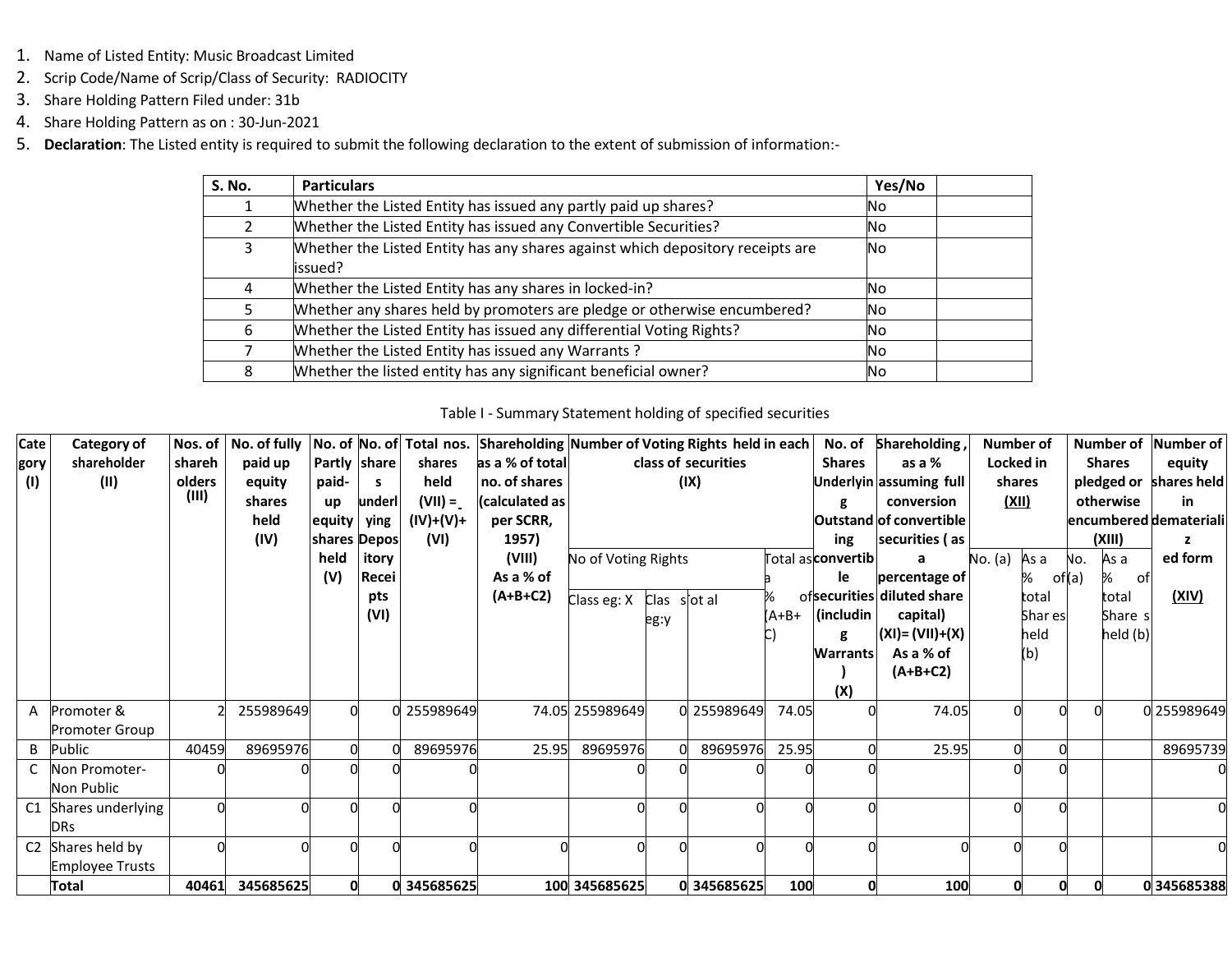|   | Category & NamePAN(II)  |            | No. of No. of |             |                |                | Part Nos. Total  | Sharehol   | Number of Voting Rights held in |                     |             |                  | No.       | Shareholdin                  | Number of      |                | Number of      |            | Number of    |
|---|-------------------------|------------|---------------|-------------|----------------|----------------|------------------|------------|---------------------------------|---------------------|-------------|------------------|-----------|------------------------------|----------------|----------------|----------------|------------|--------------|
|   | of the                  |            | shareh fully  |             |                | of             | nos.             | ding %     | each class of securities        |                     |             |                  | bf        | $\frac{1}{5}$ , as a %       | Locked in      |                | Shares         |            | equity       |
|   | Shareholders            |            | older         | paid        |                |                | paid shar shares | calculate  | (IX)                            |                     |             |                  |           | Share assuming               | shares         |                | pledged or     |            | shares held  |
|   | (1)                     |            | (III)         | up          | up es          |                | held             | d as per   |                                 |                     |             |                  |           | full                         | (X  )          |                | otherwise      |            |              |
|   |                         |            |               | equity      |                |                | equi und (VII =  | SCRR,      |                                 |                     |             |                  |           | Unde conversion              |                |                |                | encumbered | dematerializ |
|   |                         |            |               | share       | ty             |                | erlyi IV+V+VI)   | 1957       |                                 |                     |             |                  | rlying of |                              |                |                | (XIII)         |            | ed form      |
|   |                         |            |               | s held      | shar ng        |                |                  | As a % of  |                                 | No of Voting Rights |             |                  |           | Total as a Outst convertible | No. (a) As a   |                | No.            | As a       | (XIV)        |
|   |                         |            |               | (IV)        | es             | Dep            |                  | $(A+B+C2)$ |                                 |                     |             | % of Total andin |           | securities (                 |                | % of(a)        |                | ℅<br>of    |              |
|   |                         |            |               |             | held osit      |                |                  | (VIII)     | Class X                         | Class               | Tot al      | Voting           | Þ.        | as a                         |                | total          |                | total      |              |
|   |                         |            |               |             | (V)            | ory            |                  |            |                                 |                     |             | rights           | conv      | percentage                   |                | Shar           |                | share s    |              |
|   |                         |            |               |             |                | Rec            |                  |            |                                 |                     |             |                  | ertibl    | of diluted                   |                | es held        |                | held (b)   |              |
|   |                         |            |               |             |                | eipt           |                  |            |                                 |                     |             |                  |           | share                        |                | (b)            |                |            |              |
|   |                         |            |               |             |                |                |                  |            |                                 |                     |             |                  | secur     | capital)                     |                |                |                |            |              |
|   |                         |            |               |             |                | (VI)           |                  |            |                                 |                     |             |                  | ties      | $(XI) =$                     |                |                |                |            |              |
|   |                         |            |               |             |                |                |                  |            |                                 |                     |             |                  | (inclu    | $(VII)+(X)$ as               |                |                |                |            |              |
|   |                         |            |               |             |                |                |                  |            |                                 |                     |             |                  | ding      | a                            |                |                |                |            |              |
|   |                         |            |               |             |                |                |                  |            |                                 |                     |             |                  |           | W % of                       |                |                |                |            |              |
|   |                         |            |               |             |                |                |                  |            |                                 |                     |             |                  | arr       | $A+B+C2$                     |                |                |                |            |              |
|   |                         |            |               |             |                |                |                  |            |                                 |                     |             |                  | an        |                              |                |                |                |            |              |
|   |                         |            |               |             |                |                |                  |            |                                 |                     |             |                  | ts)       |                              |                |                |                |            |              |
|   |                         |            |               |             |                |                |                  |            |                                 |                     |             |                  | (X)       |                              |                |                |                |            |              |
| 1 | Indian                  |            | $\Omega$      | $\Omega$    | $\Omega$       | $\Omega$       |                  | $\Omega$   |                                 | $\Omega$            | $\Omega$    | $\Omega$         |           | $\Omega$                     | 0              | $\overline{0}$ | $\Omega$       |            |              |
| a | Individuals/Hindu       |            |               | 2915512     | $\Omega$       | $\Omega$       | 2915512          | 0.84       | 2915512                         | $\Omega$            | 2915512     | 0.84             |           | 0.84                         | $\Omega$       |                |                |            | 2915512      |
|   | undivided Family        |            |               |             |                |                |                  |            |                                 |                     |             |                  |           |                              |                |                |                |            |              |
|   | <b>RUCHI GUPTA</b>      | AARPG1908J |               | 2915512     | $\overline{0}$ | $\overline{0}$ | 2915512          | 0.84       | 2915512                         | $\overline{0}$      | 2915512     | 0.84             |           | 0.84                         | $\mathbf 0$    | $\overline{0}$ | $\overline{0}$ |            | 2915512      |
| b | Central                 |            |               |             |                |                |                  |            |                                 |                     |             |                  |           |                              | O              |                |                |            |              |
|   | Government/             |            |               |             |                |                |                  |            |                                 |                     |             |                  |           |                              |                |                |                |            |              |
|   | <b>State</b>            |            |               |             |                |                |                  |            |                                 |                     |             |                  |           |                              |                |                |                |            |              |
|   | Government(s)           |            |               |             |                |                |                  |            |                                 |                     |             |                  |           |                              |                |                |                |            |              |
| C | Financial               |            | $\Omega$      | $\Omega$    | $\Omega$       | $\Omega$       |                  | O          |                                 | O                   | $\Omega$    | $\Omega$         | $\cap$    | $\Omega$                     | $\Omega$       | $\Omega$       | $\Omega$       |            | $\Omega$     |
|   | Institutions/           |            |               |             |                |                |                  |            |                                 |                     |             |                  |           |                              |                |                |                |            |              |
|   | <b>Banks</b>            |            |               |             |                |                |                  |            |                                 |                     |             |                  |           |                              |                |                |                |            |              |
| d | Any Other               |            |               | 253074137   | $\overline{0}$ | $\mathbf{0}$   | 253074137        | 73.21      | 253074137                       | $\Omega$            | 253074137   | 73.21            | $\Omega$  | 73.21                        | $\mathbf 0$    | $\Omega$       | $\Omega$       |            | 253074137    |
|   | (specify)               |            |               |             |                |                |                  |            |                                 |                     |             |                  |           |                              |                |                |                |            |              |
|   | <b>Bodies Corporate</b> |            |               | 253074137   | 0              | $\Omega$       | 253074137        | 73.21      | 253074137                       | $\Omega$            | 253074137   | 73.21            |           | 73.21                        | $\overline{0}$ | $\overline{0}$ | 0              |            | 253074137    |
|   | <b>JAGRAN</b>           | AAACJ3404A |               | 253074137   | $\Omega$       |                | 0 253074137      | 73.21      | 253074137                       |                     | 253074137   | 73.21            |           | 73.21                        | $\overline{0}$ | $\Omega$       | $\Omega$       |            | 253074137    |
|   | PRAKASHAN               |            |               |             |                |                |                  |            |                                 |                     |             |                  |           |                              |                |                |                |            |              |
|   | LIMITED                 |            |               |             |                |                |                  |            |                                 |                     |             |                  |           |                              |                |                |                |            |              |
|   | Sub-Total (A)(1)        |            |               | 2 255989649 | $\Omega$       |                | 0 255989649      |            | 74.05 255989649                 |                     | 0 255989649 | 74.05            |           | 74.05                        | $\overline{0}$ | $\overline{0}$ | $\Omega$       |            | 255989649    |

# Table II - Statement showing shareholding pattern of the Promoter and Promoter Group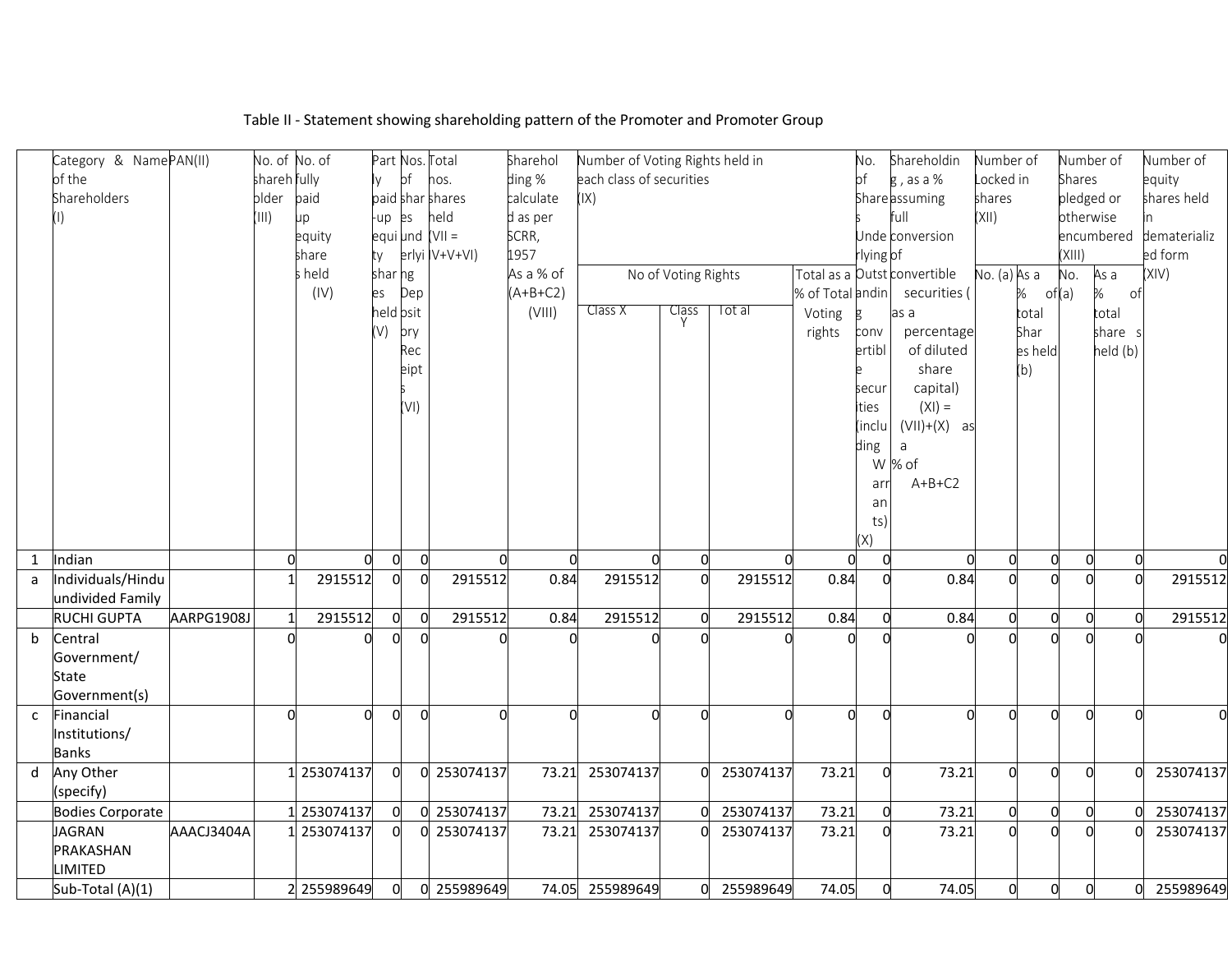| 2 | Foreign               |  | $\Omega$    | $\overline{0}$ | $\overline{0}$ |             |                 |   |           | 0     | 0        |       |  | 0 |     | O)        |
|---|-----------------------|--|-------------|----------------|----------------|-------------|-----------------|---|-----------|-------|----------|-------|--|---|-----|-----------|
| a | Individuals (Non-     |  | $\Omega$    | $\Omega$       | $\Omega$       |             |                 |   |           | 0     | $\Omega$ |       |  |   |     | 0         |
|   | Resident              |  |             |                |                |             |                 |   |           |       |          |       |  |   |     |           |
|   | Individuals/          |  |             |                |                |             |                 |   |           |       |          |       |  |   |     |           |
|   | Foreign               |  |             |                |                |             |                 |   |           |       |          |       |  |   |     |           |
|   | Individuals)          |  |             |                |                |             |                 |   |           |       |          |       |  |   |     |           |
| b | Government            |  | $\Omega$    | $\Omega$       | $\Omega$       |             |                 |   |           | 0     |          |       |  | 0 |     | 0         |
|   | Institutions          |  | O           | $\Omega$       |                |             |                 |   |           |       |          |       |  |   |     |           |
| d | Foreign Portfolio     |  | n           |                |                |             |                 |   |           |       |          |       |  |   |     | 0         |
|   | Investor              |  |             |                |                |             |                 |   |           |       |          |       |  |   |     |           |
| e | Any Other             |  | n           |                |                |             |                 |   |           |       |          |       |  |   |     | 0         |
|   | (specify)             |  |             |                |                |             |                 |   |           |       |          |       |  |   |     |           |
|   | Sub-Total (A)(2)      |  | n           |                |                |             |                 |   |           |       |          |       |  |   |     |           |
|   | Total                 |  | 2 255989649 | 0              |                | 0 255989649 | 74.05 255989649 | U | 255989649 | 74.05 | $\Omega$ | 74.05 |  |   | OL. | 255989649 |
|   | Shareholding of       |  |             |                |                |             |                 |   |           |       |          |       |  |   |     |           |
|   | Promoter and          |  |             |                |                |             |                 |   |           |       |          |       |  |   |     |           |
|   | Promoter Group        |  |             |                |                |             |                 |   |           |       |          |       |  |   |     |           |
|   | $(A) = (A)(1)+(A)(2)$ |  |             |                |                |             |                 |   |           |       |          |       |  |   |     |           |

# Table III - Statement showing shareholding pattern of the Public shareholder

|   | Category & Name AN (II)          |             |                       |                                | Nos. of No. of fully Partly Nos. of Total nos. Shareh Number of Voting Rights held in each class No. |          |                            |         |            |              |                | ofTotal                                     | <b>Number</b> |           | ofNumber  |             | ofNumber of   |
|---|----------------------------------|-------------|-----------------------|--------------------------------|------------------------------------------------------------------------------------------------------|----------|----------------------------|---------|------------|--------------|----------------|---------------------------------------------|---------------|-----------|-----------|-------------|---------------|
|   | the                              | shareh paid |                       |                                | uppaid-up shares shares held b ding b f securities                                                   |          |                            |         |            |              | Shares         | shareholdin glocked                         |               |           | in Shares |             | equity        |
|   | Shareholders                     |             | older equity          | $equiv$ $\mu$ anderlyi $VII =$ |                                                                                                      |          | (IX)                       |         |            |              | Underlyin      | as a %shares(XII)                           |               |           | pledged   |             | orshares held |
|   |                                  | (III)       | share s heldshares hg |                                | IV+V+VI                                                                                              | calculat |                            |         |            |              |                | assuming full                               |               |           | otherwise |             |               |
|   |                                  |             | (IV)                  | held (V)Deposit                |                                                                                                      |          | e d as No of Voting Rights |         |            |              |                | Total as aDutstandi conversion ofNo.(a)As a |               |           | No. As a  |             | demateriali   |
|   |                                  |             |                       | orv                            |                                                                                                      | per      |                            |         |            | % of Totalng |                | convertible                                 |               | % of(Not% |           |             | ofz ed form   |
|   |                                  |             |                       | Receipt                        |                                                                                                      | SCRR,    | Class X                    | Class Y | Tot al     | Voting       |                | convertibl securities (as                   |               | total     |           | ap plitotal | (XIV)         |
|   |                                  |             |                       | s (VI)                         |                                                                                                      | 1957     |                            |         |            | rights       |                | a percentage                                |               | Shar      |           | ca bleshare |               |
|   |                                  |             |                       |                                |                                                                                                      | As a %   |                            |         |            |              | securities of  | diluted                                     |               | es held)  |           | held        |               |
|   |                                  |             |                       |                                |                                                                                                      |          |                            |         |            |              |                | (including share capital)                   |               | (b)       | (a)       | (Not        |               |
|   |                                  |             |                       |                                |                                                                                                      | (A+B+C   |                            |         |            |              | Warrants) (XI) |                                             |               |           |           | applic      |               |
|   |                                  |             |                       |                                |                                                                                                      | 2) VIII  |                            |         |            |              |                |                                             |               |           |           | able) (b)   |               |
|   | <b>Institutions</b>              |             |                       |                                |                                                                                                      |          |                            |         |            |              |                |                                             |               |           |           |             |               |
| a | Mutual Funds/                    |             | 1 18921468            |                                | 0 18921468                                                                                           |          | 5.47 18921468              |         | 0 18921468 | 5.47         |                | 5.47                                        |               |           |           |             | 18921468      |
|   | <b>FRANKLIN INDIA AAATT4931H</b> |             | 1 18921468            |                                | 0 18921468                                                                                           |          | 5.47 18921468              |         | 0 18921468 | 5.47         |                | 5.47                                        | $\Omega$      |           |           |             | 18921468      |
|   | <b>SMALLER</b>                   |             |                       |                                |                                                                                                      |          |                            |         |            |              |                |                                             |               |           |           |             |               |
|   | <b>COMPANIES</b>                 |             |                       |                                |                                                                                                      |          |                            |         |            |              |                |                                             |               |           |           |             |               |
|   | FUND                             |             |                       |                                |                                                                                                      |          |                            |         |            |              |                |                                             |               |           |           |             |               |
| b | <b>Venture Capital</b>           |             |                       |                                |                                                                                                      |          |                            |         |            |              |                |                                             |               |           |           |             |               |
|   | Funds                            |             |                       |                                |                                                                                                      |          |                            |         |            |              |                |                                             |               |           |           |             |               |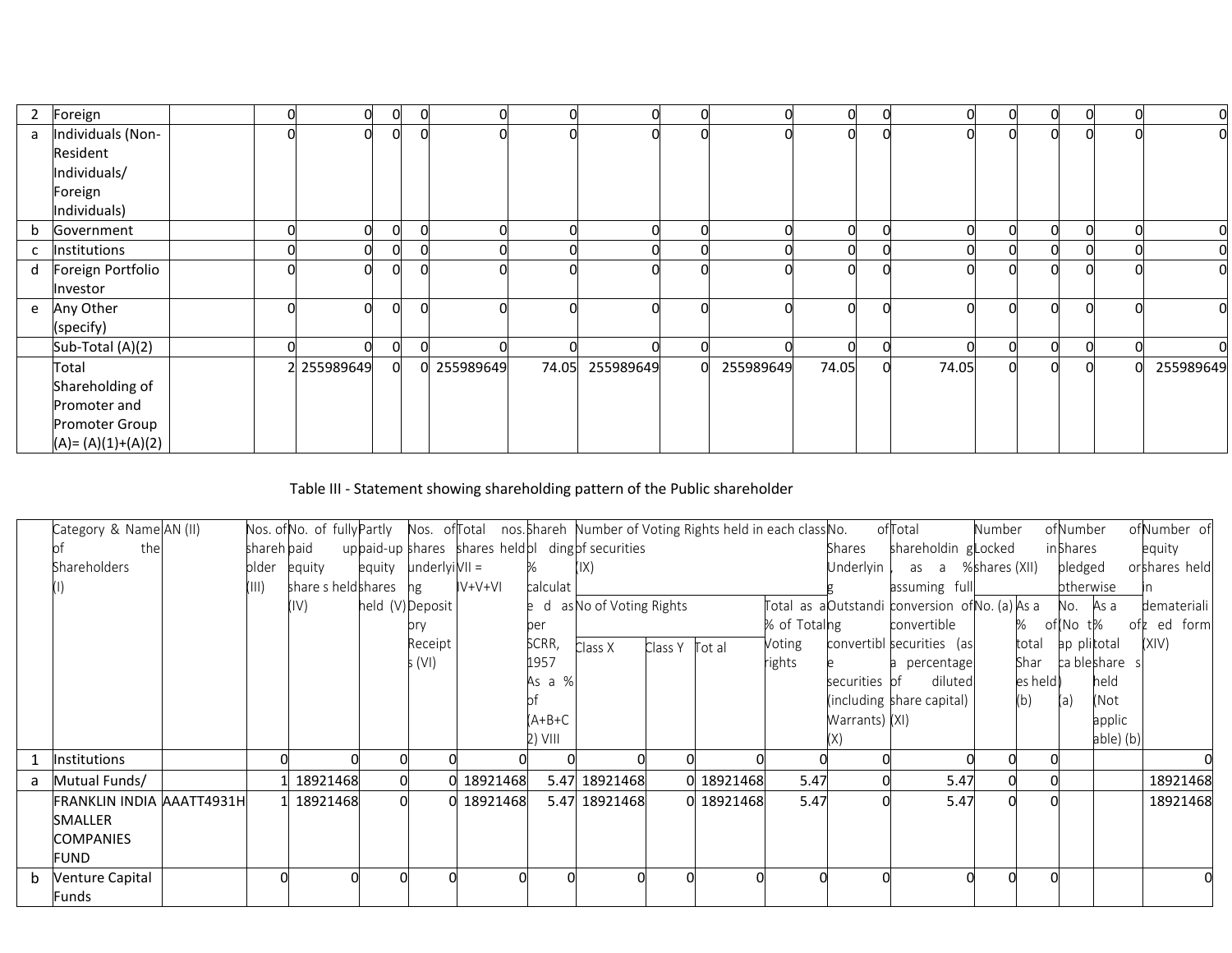| $\mathsf{C}$ | Alternate               |   |                |                | U            | U              |                | $\Omega$       | $\Omega$       |          |                |                |                |          |                |        |           |          |
|--------------|-------------------------|---|----------------|----------------|--------------|----------------|----------------|----------------|----------------|----------|----------------|----------------|----------------|----------|----------------|--------|-----------|----------|
|              | Investment              |   |                |                |              |                |                |                |                |          |                |                |                |          |                |        |           |          |
|              | Funds                   |   |                |                |              |                |                |                |                |          |                |                |                |          |                |        |           |          |
| d            | Foreign Venture         |   | $\Omega$       | $\Omega$       | <sup>n</sup> | $\Omega$       | $\Omega$       | $\Omega$       | $\Omega$       | $\Omega$ | $\Omega$       | $\Omega$       | $\Omega$       | O        | O              |        | $\Omega$  |          |
|              | Capital Investors       |   |                |                |              |                |                |                |                |          |                |                |                |          |                |        |           |          |
| e            | Foreign Portfolio       |   |                | 501489         | O            | U              | 501489         | 0.15           | 501489         |          | 501489         | 0.15           | $\Omega$       | 0.15     |                |        | O         | 501489   |
|              | Investors               |   |                |                |              |                |                |                |                |          |                |                |                |          |                |        |           |          |
| $\mathbf{f}$ | Financial               |   |                | 507            | $\Omega$     | $\Omega$       | 507            | $\Omega$       | 507            | $\Omega$ | 507            |                | $\Omega$       |          | O              |        | $\bigcap$ | 507      |
|              | Institutions/           |   |                |                |              |                |                |                |                |          |                |                |                |          |                |        |           |          |
|              | <b>Banks</b>            |   |                |                |              |                |                |                |                |          |                |                |                |          |                |        |           |          |
| g            | Insurance               |   | $\Omega$       | $\Omega$       | <sub>0</sub> | $\Omega$       | $\Omega$       | $\Omega$       | $\Omega$       | $\Omega$ | $\Omega$       | $\Omega$       | $\Omega$       | $\Omega$ | $\Omega$       |        | $\Omega$  | $\Omega$ |
|              | Companies               |   |                |                |              |                |                |                |                |          |                |                |                |          |                |        |           |          |
| h.           | Provident               |   | $\Omega$       | $\Omega$       | n            | $\Omega$       | U              | $\Omega$       | $\Omega$       | $\Omega$ | $\Omega$       | C              | $\Omega$       |          | O              |        | $\Omega$  |          |
|              | Funds/ Pension          |   |                |                |              |                |                |                |                |          |                |                |                |          |                |        |           |          |
|              | <b>Funds</b>            |   |                |                |              |                |                |                |                |          |                |                |                |          |                |        |           |          |
|              | Any Other               |   |                | 61462          | 0            | $\Omega$       | 61462          | 0.02           | 61462          | $\Omega$ | 61462          | 0.02           | $\overline{0}$ | 0.02     | $\Omega$       |        | $\Omega$  | 61462    |
|              | (specify)               |   |                |                |              |                |                |                |                |          |                |                |                |          |                |        |           |          |
|              | Other                   |   |                | 61462          | U            | $\Omega$       | 61462          | 0.02           | 61462          | $\Omega$ | 61462          | 0.02           | $\mathbf 0$    | 0.02     | $\Omega$       |        | $\bigcap$ | 61462    |
|              | Sub-Total (B)(1)        |   |                | 19484926       | U            | U              | 19484926       |                | 5.64 19484926  |          | 19484926       | 5.64           | $\mathbf 0$    | 5.64     | o              |        | $\Omega$  | 19484926 |
| $2^{\circ}$  | Central                 |   |                |                |              |                |                |                |                |          |                |                |                |          | $\Omega$       |        |           |          |
|              | Government/             |   |                |                |              |                |                |                |                |          |                |                |                |          |                |        |           |          |
|              | <b>State</b>            |   |                |                |              |                |                |                |                |          |                |                |                |          |                |        |           |          |
|              | Government(s)/          |   |                |                |              |                |                |                |                |          |                |                |                |          |                |        |           |          |
|              | President of            |   |                |                |              |                |                |                |                |          |                |                |                |          |                |        |           |          |
|              | India                   |   |                |                |              |                |                |                |                |          |                |                |                |          |                |        |           |          |
|              | Sub-Total (B)(2)        |   | $\overline{0}$ | $\Omega$       | $\Omega$     | $\overline{0}$ | $\overline{0}$ | $\overline{0}$ | $\Omega$       | $\Omega$ | $\overline{0}$ | $\overline{0}$ | $\mathbf 0$    | $\Omega$ | $\overline{0}$ |        | $\Omega$  |          |
| 3            | Non-institutions        |   | $\Omega$       |                | $\Omega$     | <sub>0</sub>   | $\Omega$       | $\Omega$       | $\Omega$       |          | $\Omega$       | $\Omega$       | $\overline{0}$ |          | $\Omega$       | $\cap$ |           | $\Omega$ |
| a            | Individuals -           |   | 38360          | 45244737       | $\Omega$     | $\Omega$       | 45244737       |                | 13.08 45244737 |          | 45244737       | 13.08          | $\mathbf 0$    | 13.08    | $\overline{0}$ |        | $\Omega$  | 45244500 |
|              | Individual              |   |                | 38329 32717870 | $\Omega$     |                | 0 32717870     |                | 9.46 32717870  |          | 0 32717870     | 9.46           | $\Omega$       | 9.46     | <sub>0</sub>   |        | C         | 32717633 |
|              | shareholders            |   |                |                |              |                |                |                |                |          |                |                |                |          |                |        |           |          |
|              | holding nominal         |   |                |                |              |                |                |                |                |          |                |                |                |          |                |        |           |          |
|              | share capital up        |   |                |                |              |                |                |                |                |          |                |                |                |          |                |        |           |          |
|              | to Rs. 2 lakhs.         |   |                |                |              |                |                |                |                |          |                |                |                |          |                |        |           |          |
| ii.          | Individual              |   |                | 31 12526867    | $\Omega$     |                | 0 12526867     |                | 3.62 12526867  |          | 0 12526867     | 3.62           | $\mathbf 0$    | 3.62     | O              |        | $\Omega$  | 12526867 |
|              | shareholders            |   |                |                |              |                |                |                |                |          |                |                |                |          |                |        |           |          |
|              | holding nominal         |   |                |                |              |                |                |                |                |          |                |                |                |          |                |        |           |          |
|              | share capital in        |   |                |                |              |                |                |                |                |          |                |                |                |          |                |        |           |          |
|              | excess of Rs. 2         |   |                |                |              |                |                |                |                |          |                |                |                |          |                |        |           |          |
|              | lakhs.                  |   |                |                |              |                |                |                |                |          |                |                | $\Omega$       |          | O              |        |           |          |
|              | NANDA KISHORE AAETM6233 |   |                | 4494280        | n            | ŋ              | 4494280        | 1.3            | 4494280        |          | 4494280        | 1.3            |                | 1.3      |                |        | n         | 4494280  |
|              | <b>SHARMA</b>           | B |                |                |              |                |                |                |                |          |                |                |                |          |                |        |           |          |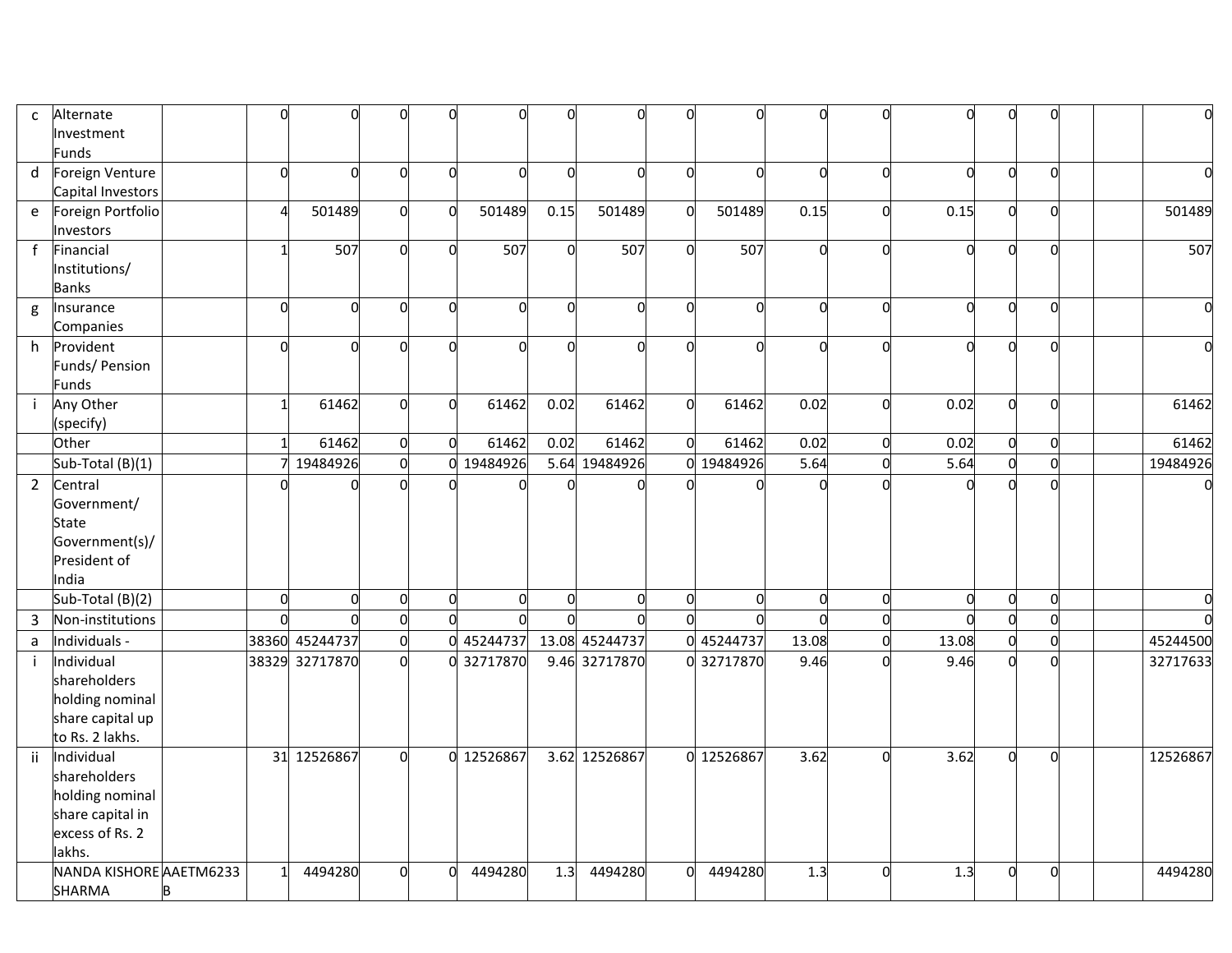| b            | NBFCs registered       |            |      | 27000          | 0        | 27000      | 0.01     | 27000          | 27000      | 0.01     | O           | 0.01  | $\Omega$ |           |  | 27000    |
|--------------|------------------------|------------|------|----------------|----------|------------|----------|----------------|------------|----------|-------------|-------|----------|-----------|--|----------|
|              | with RBI               |            |      |                |          |            |          |                |            |          |             |       |          |           |  |          |
| $\mathsf{C}$ | <b>Employee Trusts</b> |            |      |                |          |            | U        |                | 0          | $\Omega$ | $\Omega$    |       | $\Omega$ |           |  |          |
| d            | Overseas               |            |      |                |          |            |          |                |            |          | $\Omega$    |       |          |           |  |          |
|              | Depositories           |            |      |                |          |            |          |                |            |          |             |       |          |           |  |          |
|              | (holding DRs)          |            |      |                |          |            |          |                |            |          |             |       |          |           |  |          |
|              | (balancing             |            |      |                |          |            |          |                |            |          |             |       |          |           |  |          |
|              | figure)                |            |      |                |          |            |          |                |            |          |             |       |          |           |  |          |
|              | e Any Other            |            |      | 2091 24939313  |          | 0 24939313 |          | 7.21 24939313  | 0 24939313 | 7.21     | $\Omega$    | 7.21  | $\Omega$ | $\bigcap$ |  | 24939313 |
|              | (specify)              |            |      |                |          |            |          |                |            |          |             |       |          |           |  |          |
|              | <b>Bodies</b>          |            |      | 235 19864621   |          | 0 19864621 |          | 5.75 19864621  | 19864621   | 5.75     | $\Omega$    | 5.75  |          |           |  | 19864621 |
|              | Corporate              |            |      |                |          |            |          |                |            |          |             |       |          |           |  |          |
|              | <b>RAJASTHAN</b>       | AAACR4122R |      | 12298146       |          | 0 12298146 |          | 3.56 12298146  | 12298146   | 3.56     | $\Omega$    | 3.56  |          |           |  | 12298146 |
|              | <b>GLOBAL</b>          |            |      |                |          |            |          |                |            |          |             |       |          |           |  |          |
|              | <b>SECURITIES</b>      |            |      |                |          |            |          |                |            |          |             |       |          |           |  |          |
|              | <b>PRIVATE</b>         |            |      |                |          |            |          |                |            |          |             |       |          |           |  |          |
|              | LIMITED                |            |      |                |          |            |          |                |            |          |             |       |          |           |  |          |
|              | <b>Clearing</b>        |            | 122  | 930442         | $\Omega$ | 930442     | 0.27     | 930442         | 930442     | 0.27     | $\Omega$    | 0.27  | $\Omega$ | $\cap$    |  | 930442   |
|              | <b>Members</b>         |            |      |                |          |            |          |                |            |          |             |       |          |           |  |          |
|              | <b>HUF</b>             |            | 1403 | 2916028        |          | 2916028    | 0.84     | 2916028        | 2916028    | 0.84     | $\mathbf 0$ | 0.84  | $\Omega$ |           |  | 2916028  |
|              | Non-Resident           |            | 330  | 1220722        | $\Omega$ | 1220722    | 0.35     | 1220722        | 1220722    | 0.35     | $\Omega$    | 0.35  | $\Omega$ |           |  | 1220722  |
|              | Indian (NRI)           |            |      |                |          |            |          |                |            |          |             |       |          |           |  |          |
|              | Trusts                 |            |      | 7500           | $\Omega$ | 7500       | $\Omega$ | 7500           | 7500       |          | $\Omega$    |       | $\Omega$ |           |  | 7500     |
|              | Sub-Total (B)(3)       |            |      | 40452 70211050 |          | 0 70211050 |          | 20.31 70211050 | 70211050   | 20.31    | $\Omega$    | 20.31 | $\Omega$ |           |  | 70210813 |
|              | Total Public           |            |      | 40459 89695976 |          | 0 89695976 |          | 25.95 89695976 | 89695976   | 25.95    | n           | 25.95 |          |           |  | 89695739 |
|              | Shareholding           |            |      |                |          |            |          |                |            |          |             |       |          |           |  |          |
|              | $(B)$ =                |            |      |                |          |            |          |                |            |          |             |       |          |           |  |          |
|              | $(B)(1)+(B)(2)+(B)$    |            |      |                |          |            |          |                |            |          |             |       |          |           |  |          |
|              | (3)                    |            |      |                |          |            |          |                |            |          |             |       |          |           |  |          |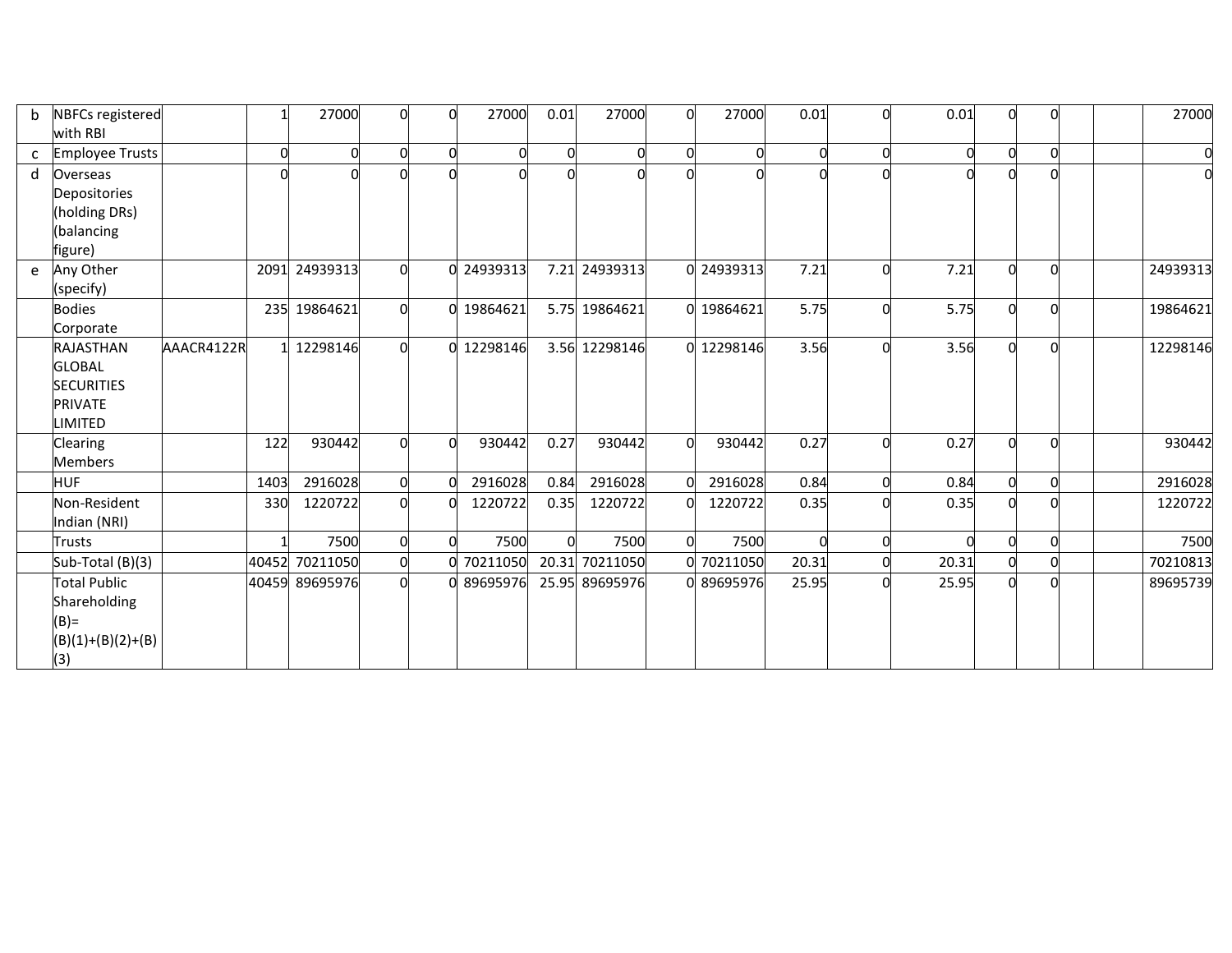|                | Category & Name PAN |      | No. of | No. of | Partly  |               | Nos. of Total no. |                                         |                     |  | Sharehol Number of Voting Rights held in | No. of      | Total shareholding Number of |        |            | Number of     |                              | Number of  |
|----------------|---------------------|------|--------|--------|---------|---------------|-------------------|-----------------------------------------|---------------------|--|------------------------------------------|-------------|------------------------------|--------|------------|---------------|------------------------------|------------|
|                | of the              | (11) | shareh | fully  | paid-up | shares shares |                   | ding % each class of securities         |                     |  |                                          | Shares      | g, as a %assuming Locked in  |        |            | <b>Shares</b> |                              | equity     |
|                | Shareholders        |      | older  | paid   | equity  | underl held   |                   | calculat (IX)                           |                     |  |                                          | Underlying  | full conversion              | shares |            | pledged or    |                              | shares     |
|                |                     |      | III)   | up     | shares  | ying          | $=$ IIV)          |                                         |                     |  |                                          | Outstanding | of convertible               | (X  )  |            | otherwise     |                              | held       |
|                |                     |      |        | equity | held    |               | Deposi IV+V+VI)   | d as per                                |                     |  |                                          | convertible | securities (as a             |        |            | encumbered    |                              |            |
|                |                     |      |        | share  | (V)     | tory          |                   | SCRR,                                   |                     |  |                                          | securities  | percentage<br>of.            |        |            | (XIII)        |                              | demateria  |
|                |                     |      |        | s held |         | Receipt       |                   | 1957                                    | No of Voting Rights |  | Total as a (including                    |             | diluted share                | No.    | As a       | No.           | As a                         |            |
|                |                     |      |        | (IV)   |         |               |                   | As a % of                               |                     |  | % of Total Warrants)                     |             | capital) (XI)                |        | ℅          |               | of (No t ap% of totaled form |            |
|                |                     |      |        |        |         | (VI)          |                   | $(A+B+C2$ Class X Class Y Tot al voting |                     |  |                                          | (X)         |                              |        | total      | bli           | cashare s held (XIV)         |            |
|                |                     |      |        |        |         |               |                   |                                         |                     |  | rights                                   |             |                              |        | Shar esble |               | (Not applic(Not              |            |
|                |                     |      |        |        |         |               |                   | (VIII)                                  |                     |  |                                          |             |                              |        | held       |               | able)                        | Applicable |
|                |                     |      |        |        |         |               |                   |                                         |                     |  |                                          |             |                              |        |            |               |                              |            |
| $\overline{1}$ | Custodian/DR        |      |        |        |         |               |                   |                                         |                     |  |                                          |             |                              | O      |            |               |                              |            |
|                | Holder              |      |        |        |         |               |                   |                                         |                     |  |                                          |             |                              |        |            |               |                              |            |
| 2              | Employee Benefit    |      |        |        |         |               |                   |                                         |                     |  |                                          |             |                              |        |            |               |                              |            |
|                | Trust (under SEBI   |      |        |        |         |               |                   |                                         |                     |  |                                          |             |                              |        |            |               |                              |            |
|                | based<br>(Share     |      |        |        |         |               |                   |                                         |                     |  |                                          |             |                              |        |            |               |                              |            |
|                | Employee Benefit)   |      |        |        |         |               |                   |                                         |                     |  |                                          |             |                              |        |            |               |                              |            |
|                | Regulations, 2014)  |      |        |        |         |               |                   |                                         |                     |  |                                          |             |                              |        |            |               |                              |            |
|                | Non-<br>Total       |      |        |        |         |               |                   |                                         |                     |  |                                          |             |                              |        |            |               |                              |            |
|                | Non<br>Promoter-    |      |        |        |         |               |                   |                                         |                     |  |                                          |             |                              |        |            |               |                              |            |
|                | Public              |      |        |        |         |               |                   |                                         |                     |  |                                          |             |                              |        |            |               |                              |            |
|                | Shareholding (C)=   |      |        |        |         |               |                   |                                         |                     |  |                                          |             |                              |        |            |               |                              |            |
|                | $(C)(1)+(C)(2)$     |      |        |        |         |               |                   |                                         |                     |  |                                          |             |                              |        |            |               |                              |            |

# Table IV - Statement showing shareholding pattern of the Non Promoter- Non Public shareholder